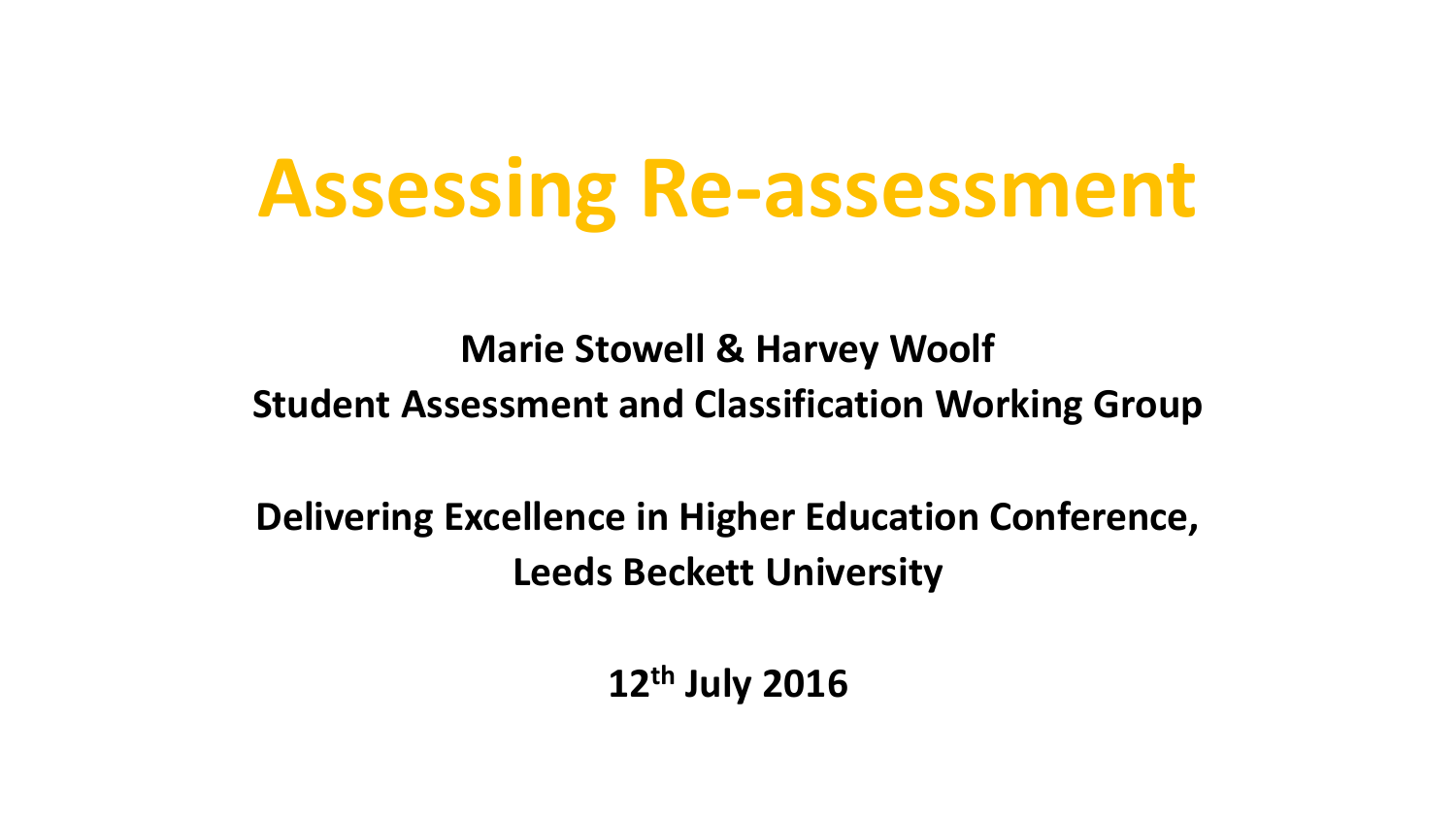### **Approach**

Why assess re-assessment?

Regulatory variations

The Re-assessed Level 4 students project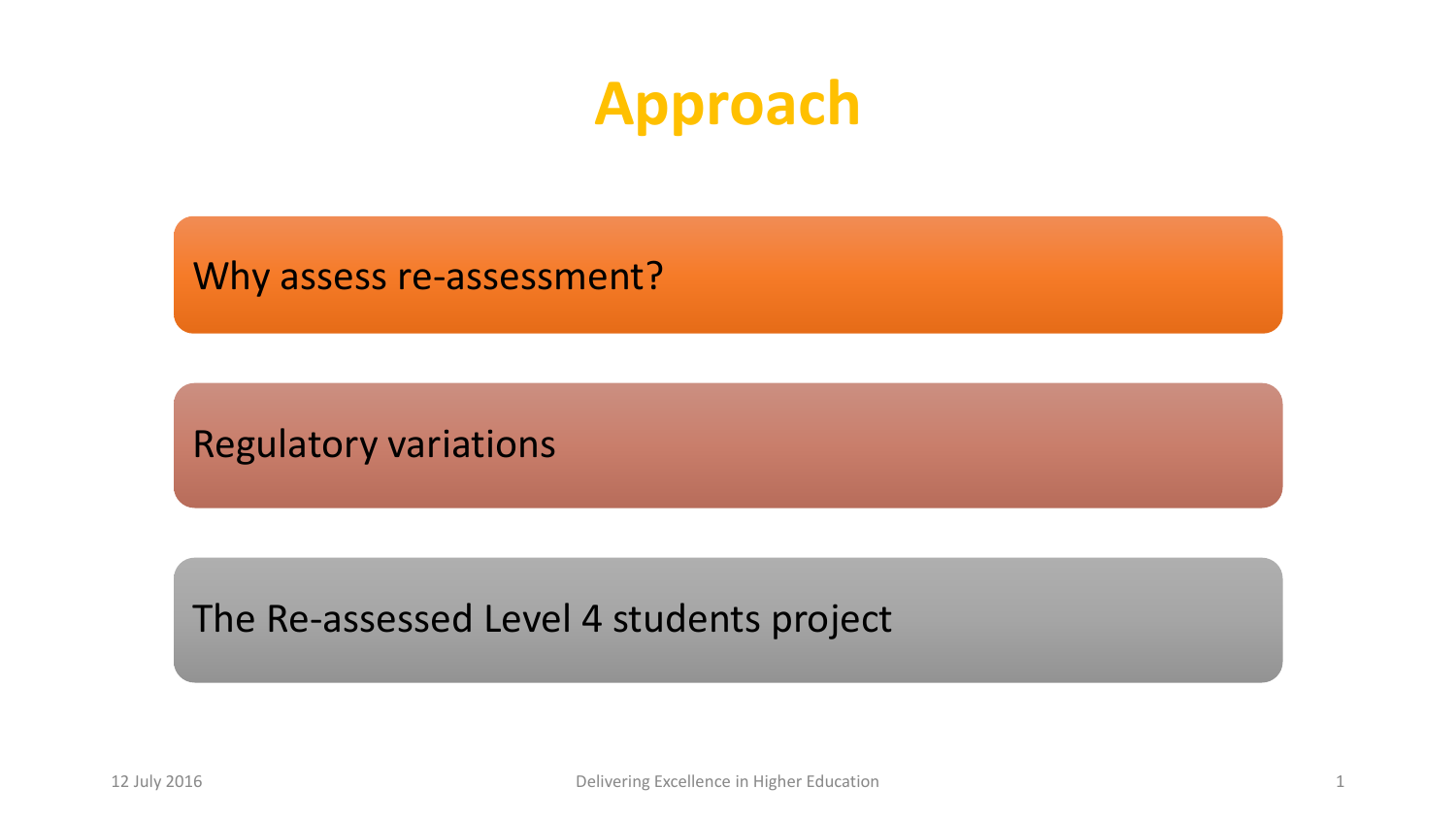# Why assess re-assessment?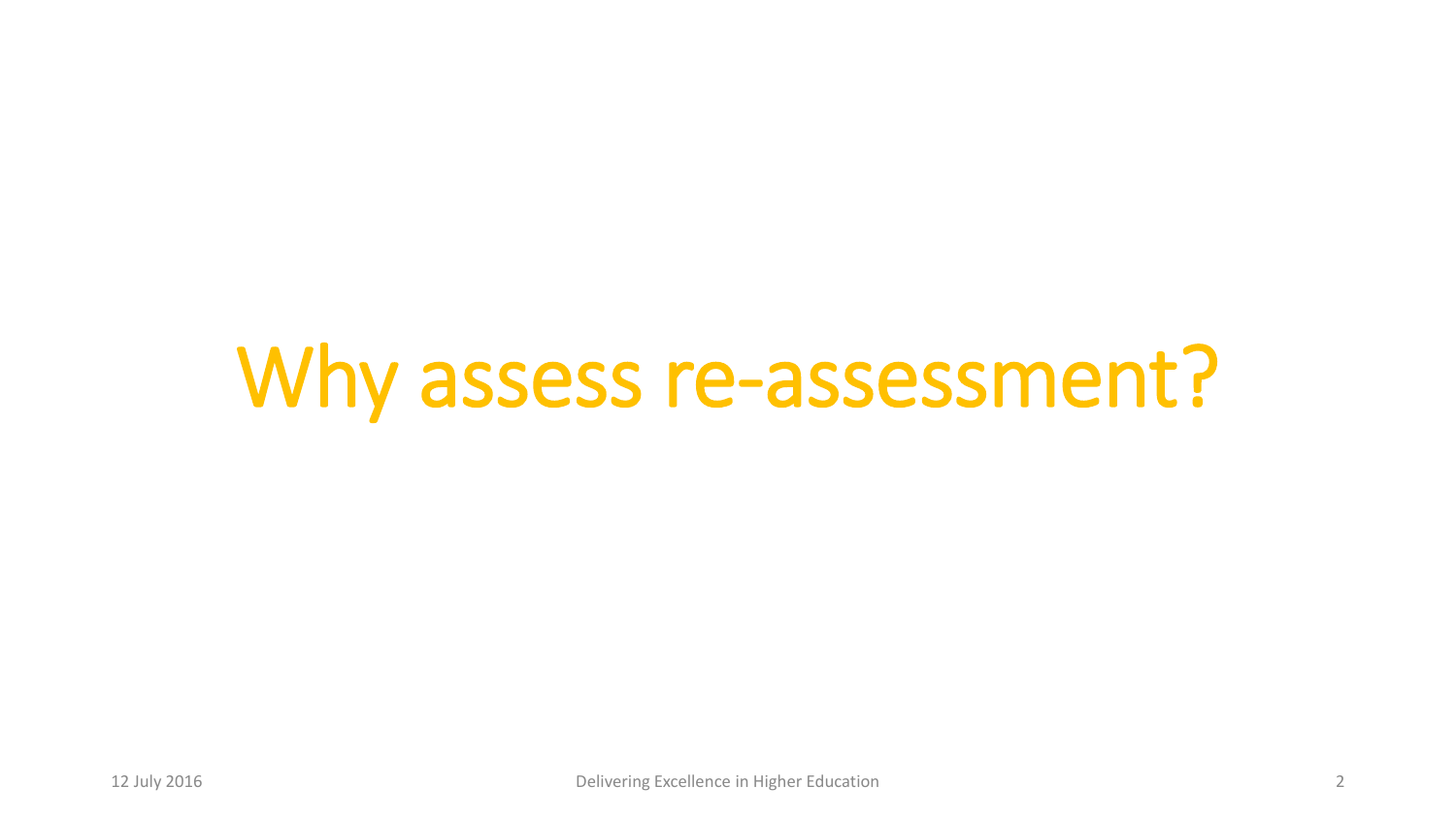### **Why assess re-assessment?**

Justice, equity and fairness

Impact on retention and student success, and academic standards

Relatively invisible aspect of academic practice

Institutional variations in regulations

Significant institutional resource costs

Implications for teaching excellence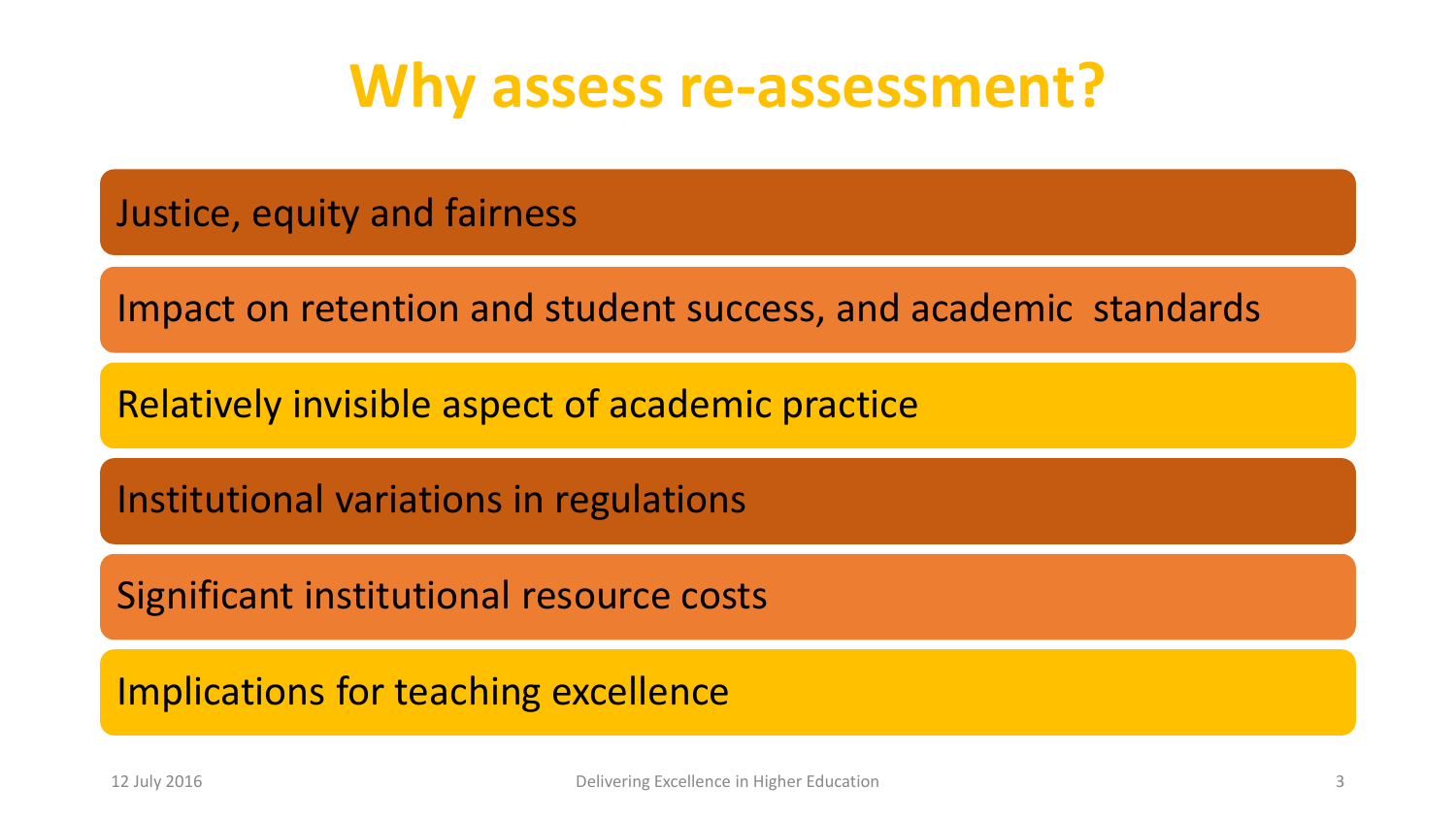#### **Progression regulation project - Method**

Analysis of 34 institutional regulations for first year Honours degrees

12 follow-up interviews

SACWG experience

Statistical modelling of impact of different regulations on student success rates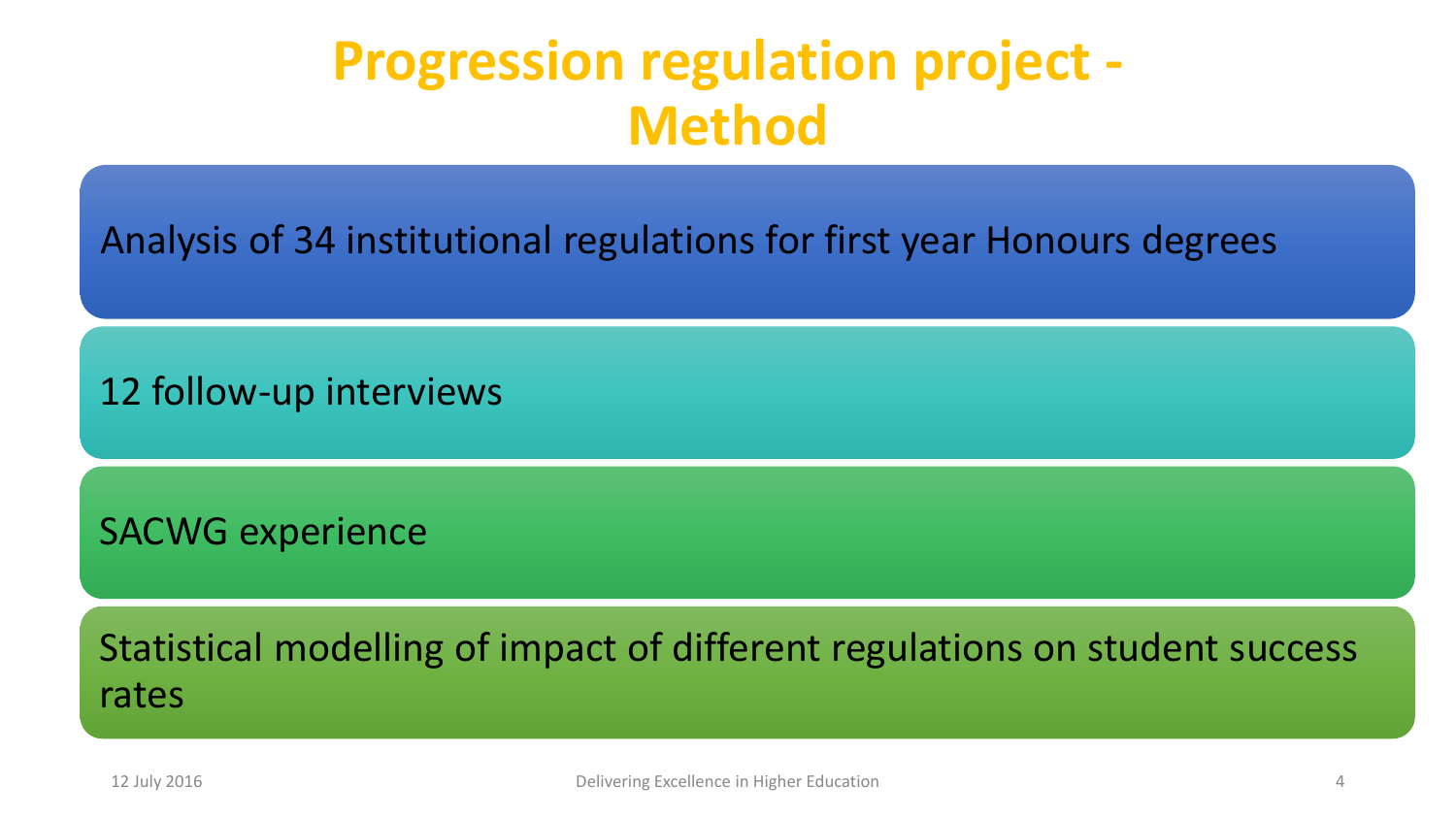### **Progression regulation project - Key research questions**

How do regulations for 'passing' year 1 of an Honours degree vary?

In what ways do regulatory practices determine the criteria for student 'success' (progression)?

What are the rationales for different regulatory practices?

How do different regulatory practices impact on student 'success' rates?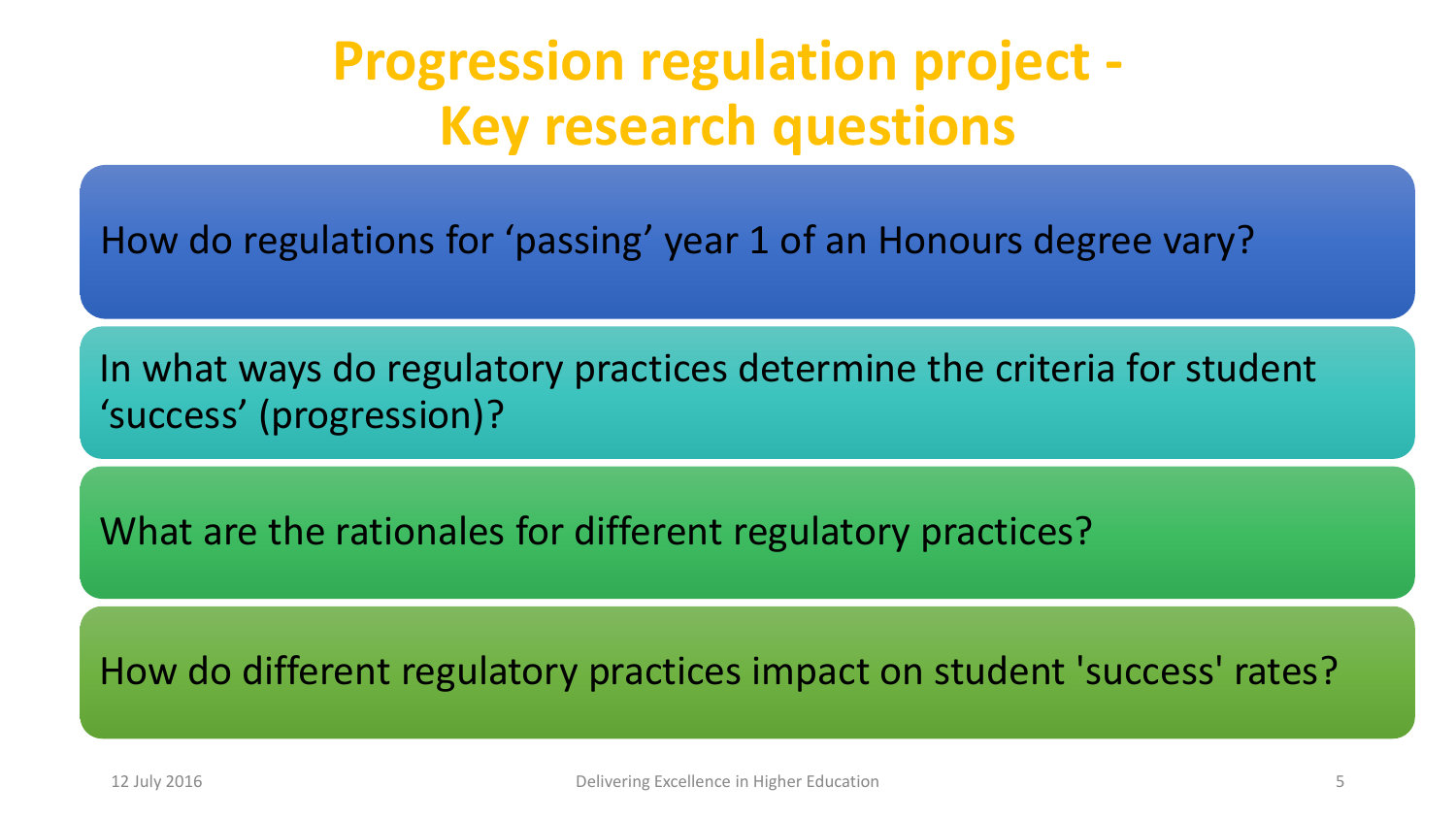# Regulatory variations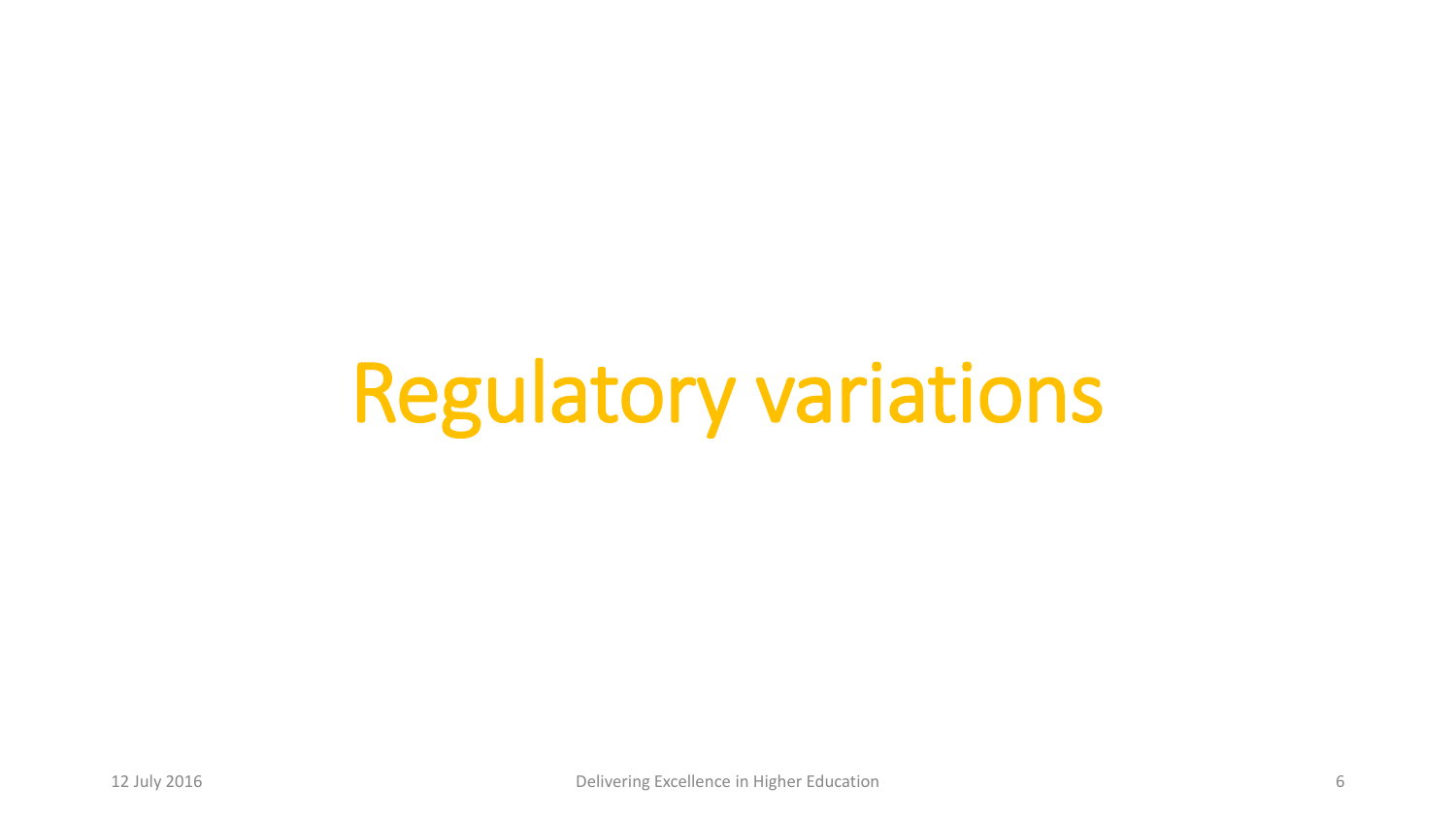# **Key variations in module/ progression requirements**

**Passing a module**

• **On aggregate/ Pass each assessment/** *Minimum mark for each assessment*

#### **Re-assessment**

• **Automatic/ Qualified**

- **Credit limited/ unlimited**
- **Re-assessment of assignment/ module**

**Requirements for progression**

- **Conditional/ Unconditional**
- *Compensated credits included/ excluded*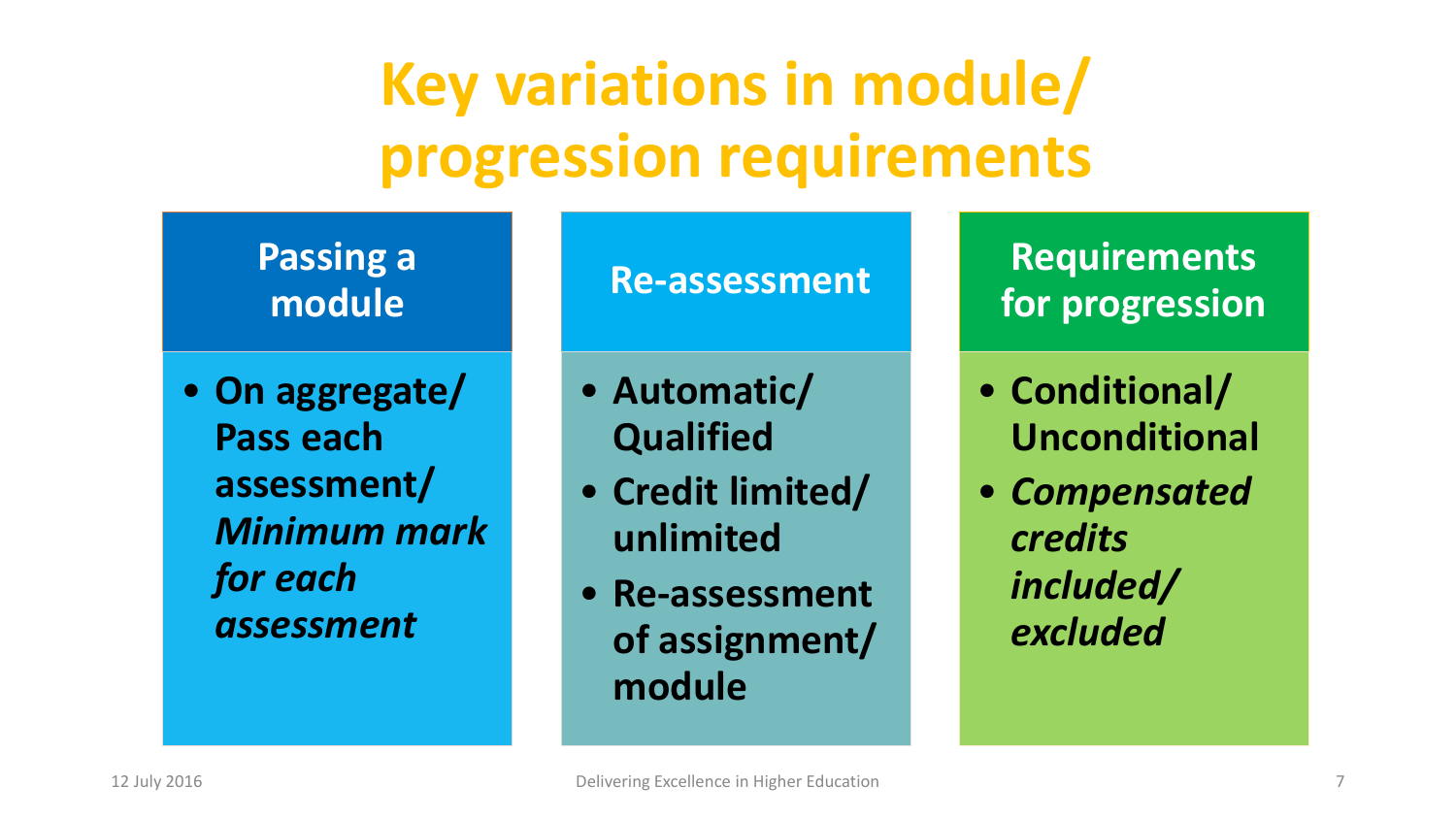# **Impact of different rules for passing modules**

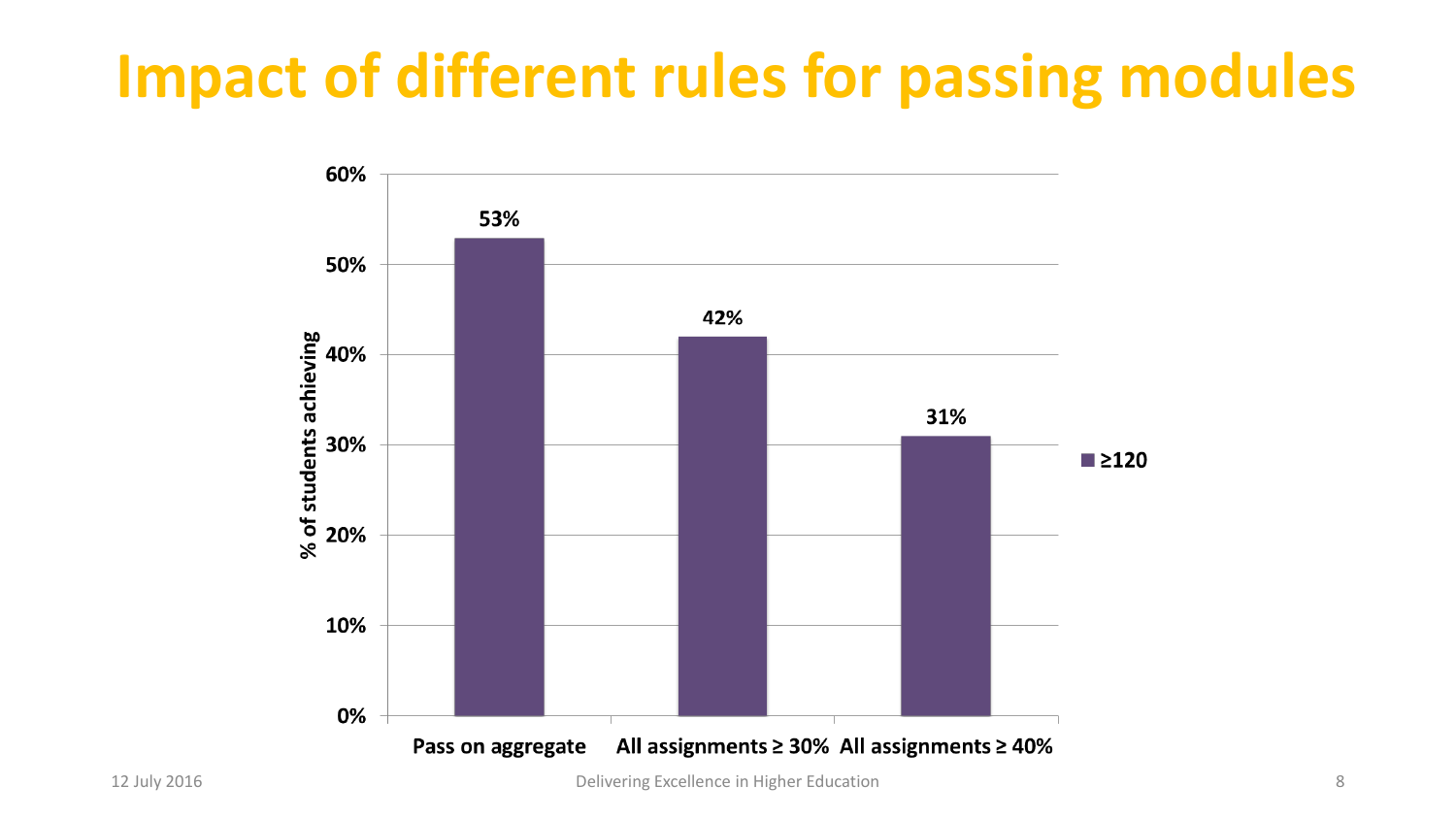# **Impact of different rules for progression**

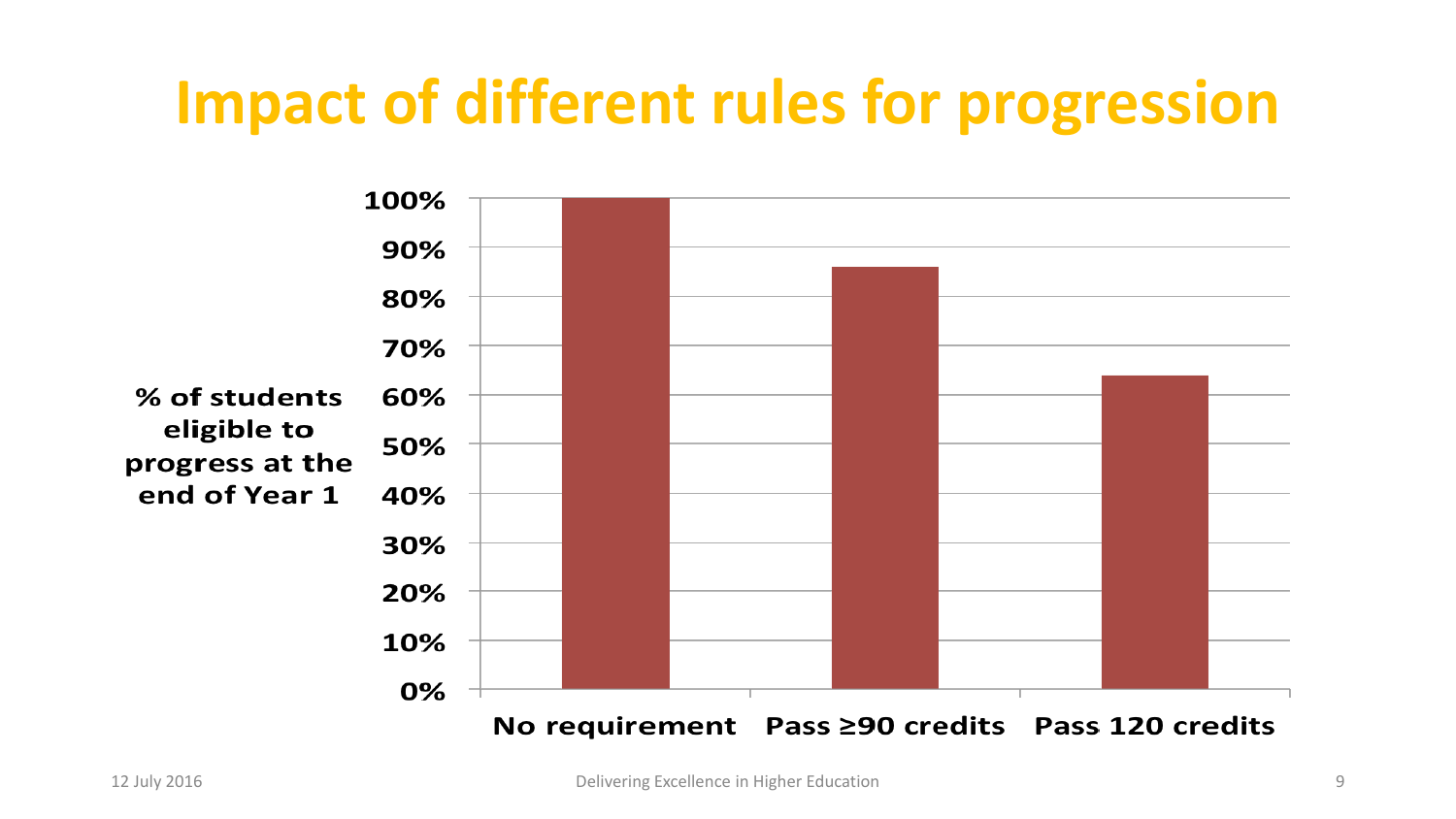# **Impact of different rules for compensation**

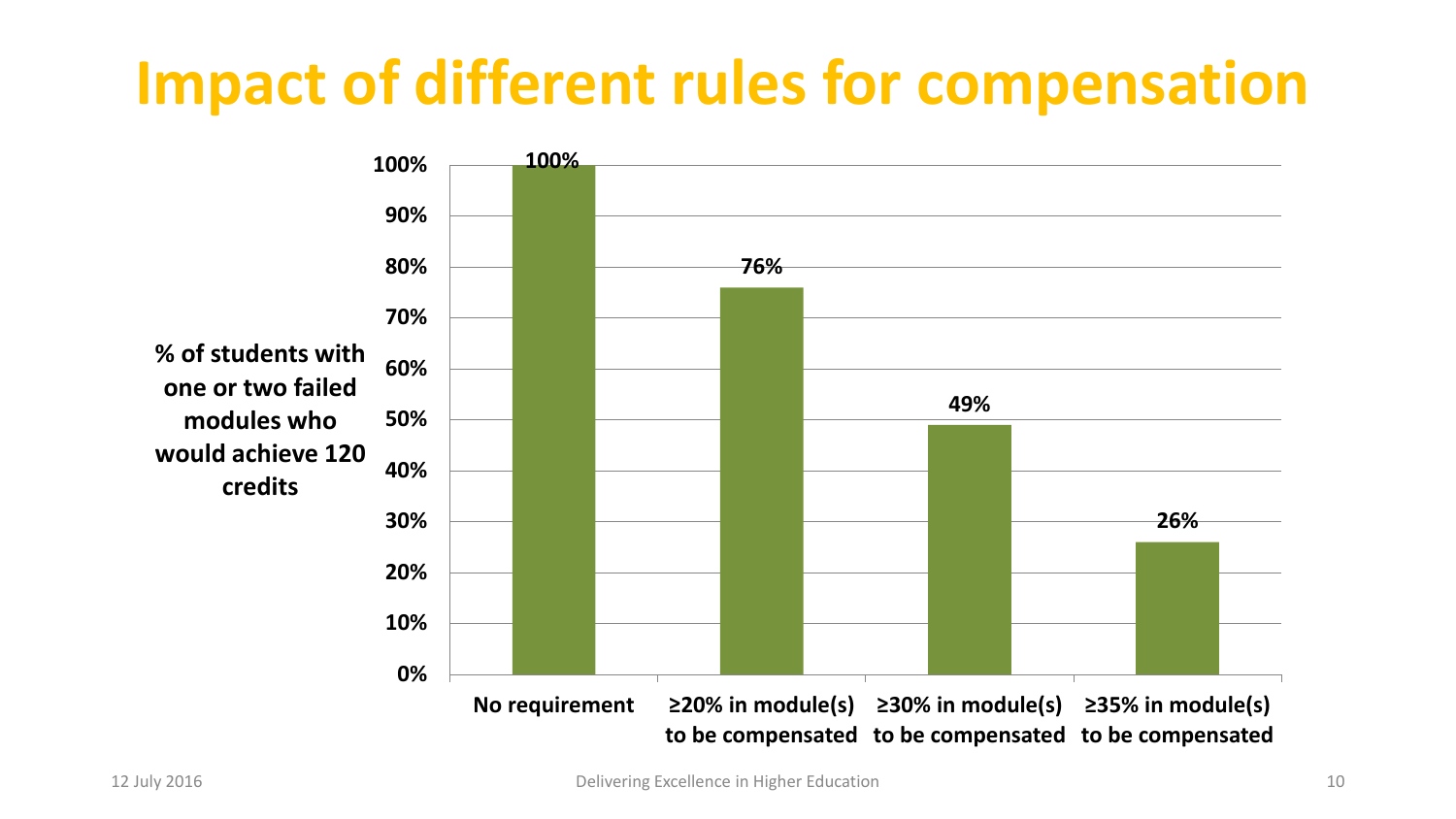# The SACWG-NUCCAT Re-assessed Level 4 students project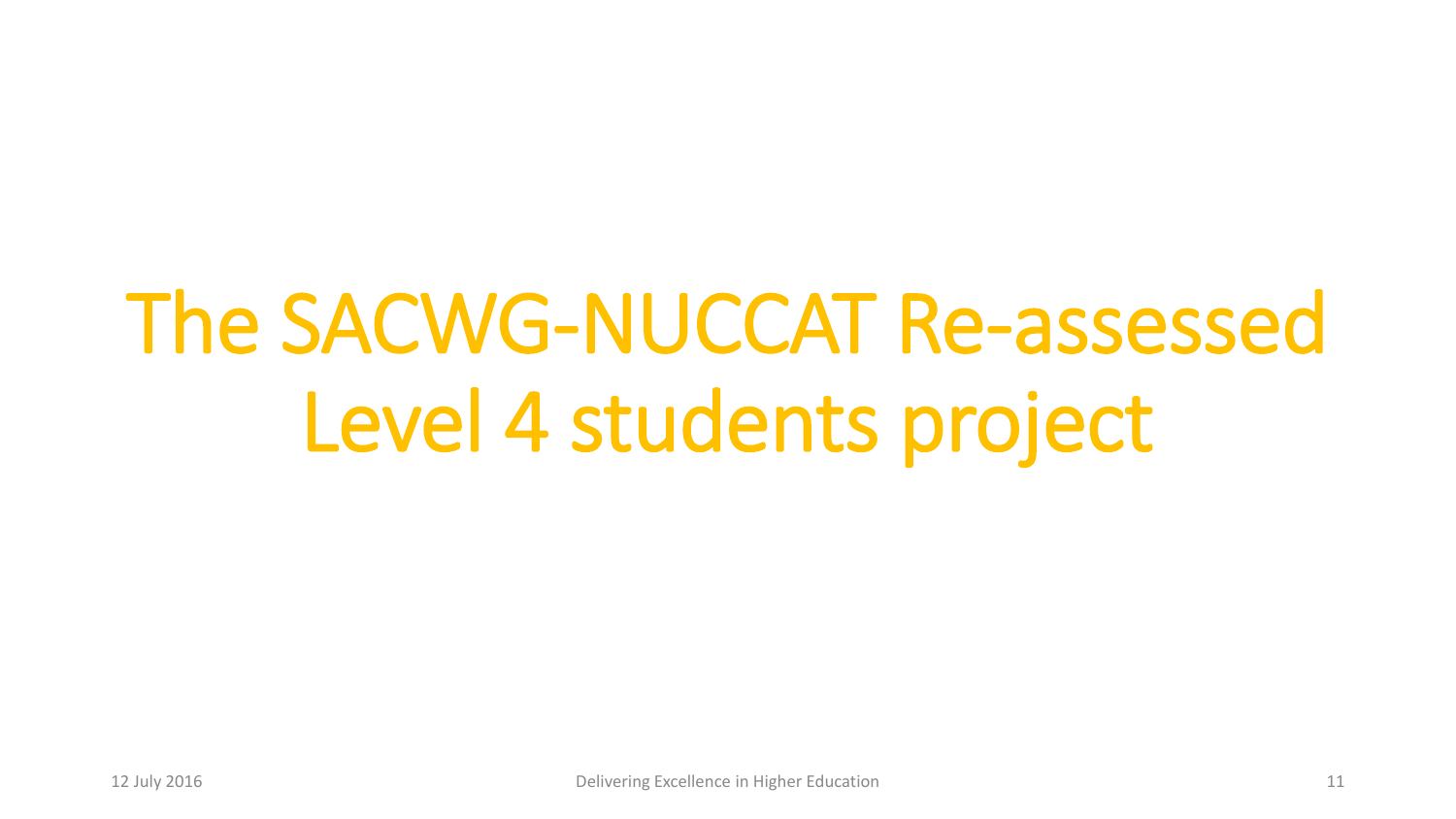#### **What happens to re-assessed Level 4 students?**

The project:

- compares the award outcomes of students who were re-assessed at Level 4 with those who passed first time

- is confined to 3 years Honours courses

- adopts four progression categories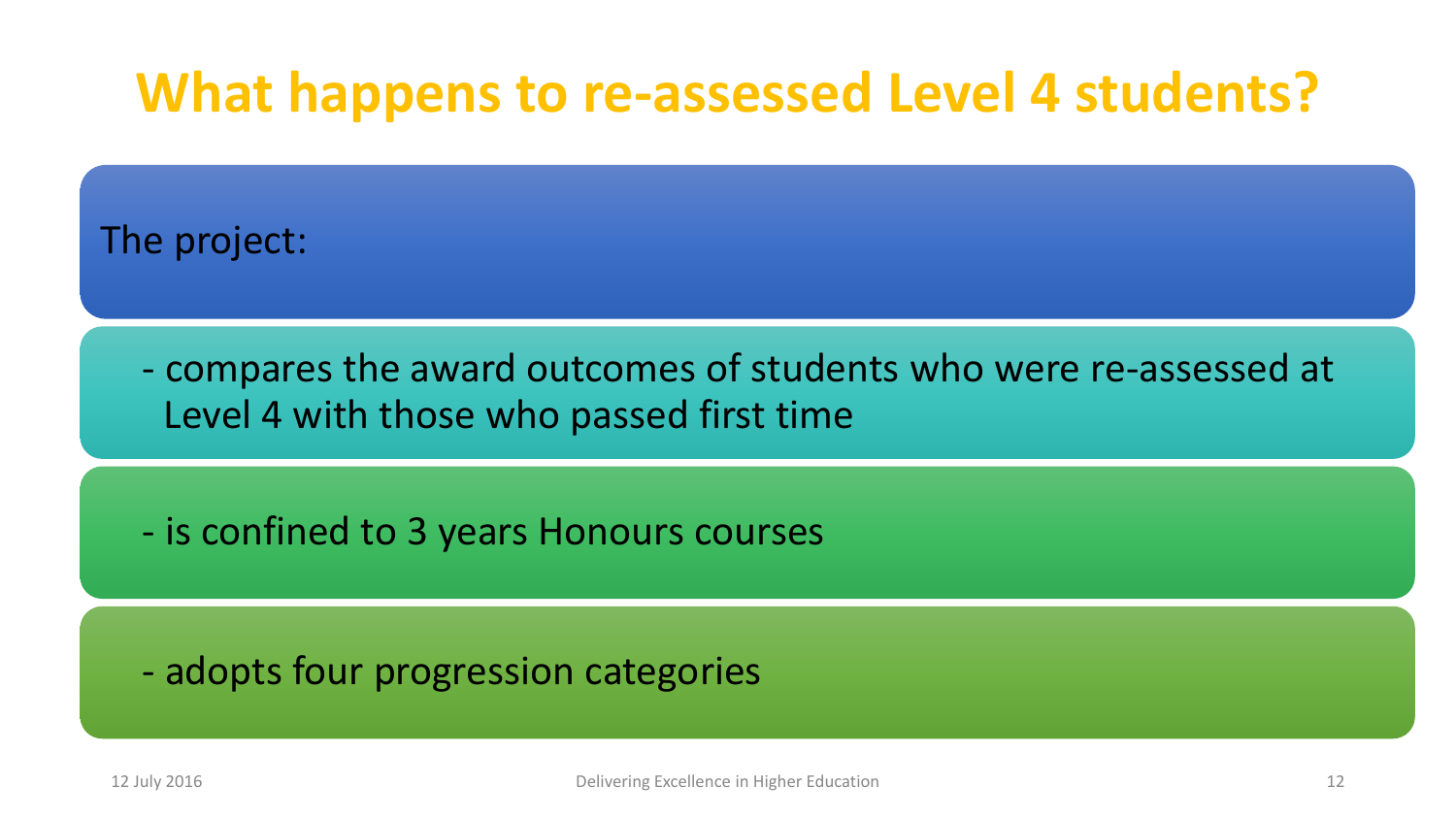### **Progression Categories**

**First timers**: Students who passed all L4 modules at the first attempt

**Re-assessed**: Students who passed all L4 modules following re-assessment

**Compensated**: Students whose progression from L4 to L5 was not contingent on re-assessment following failure

**Trailing**: Students whose progression from L4 to L5 comprises a further attempt at assessment following failure at L4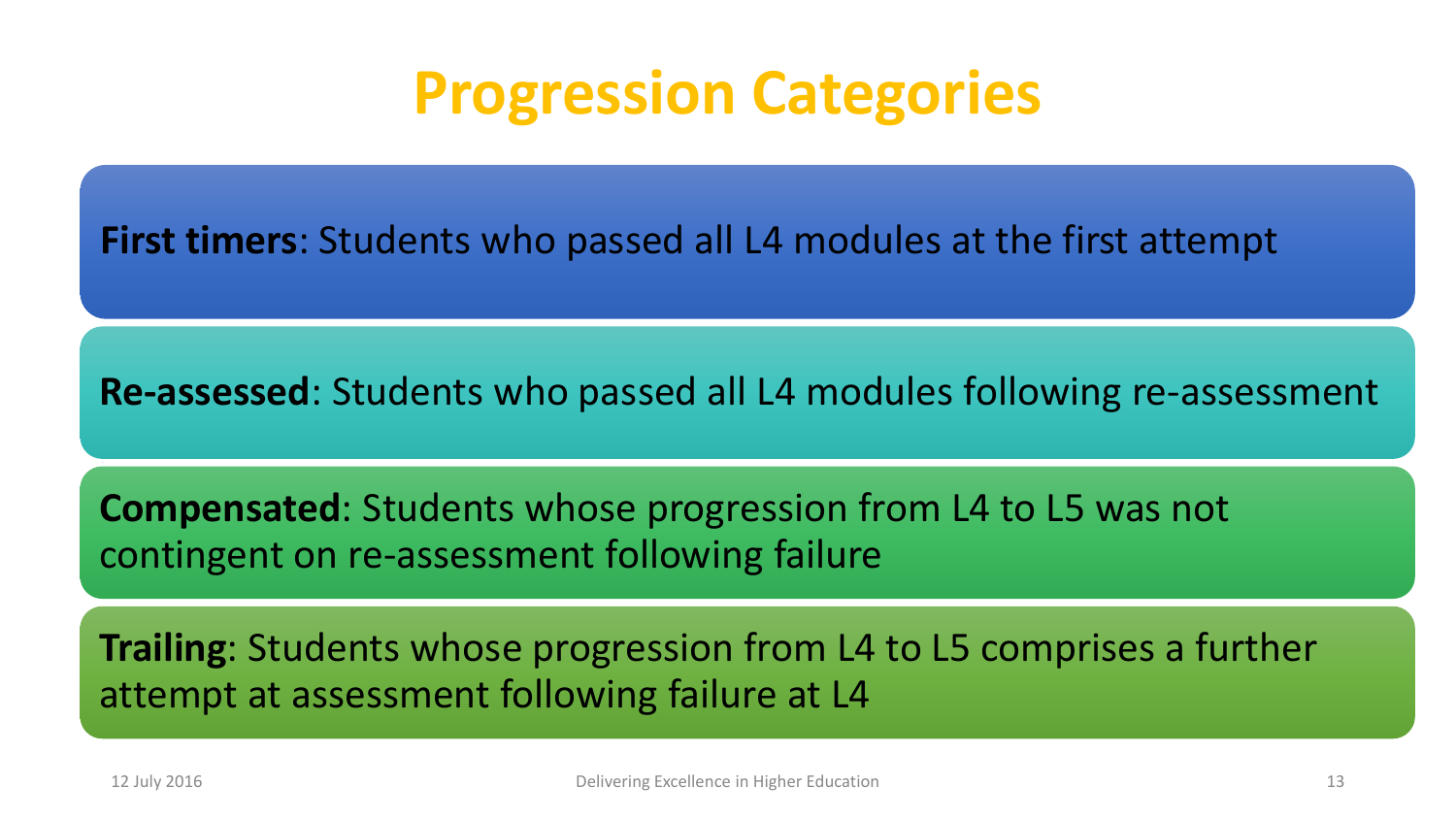### **The Data**

c20,000 results across 9 institutions

Census points A & B

The institutions' regulations reflect the regulatory variations found in previous SACWG and NUCCAT studies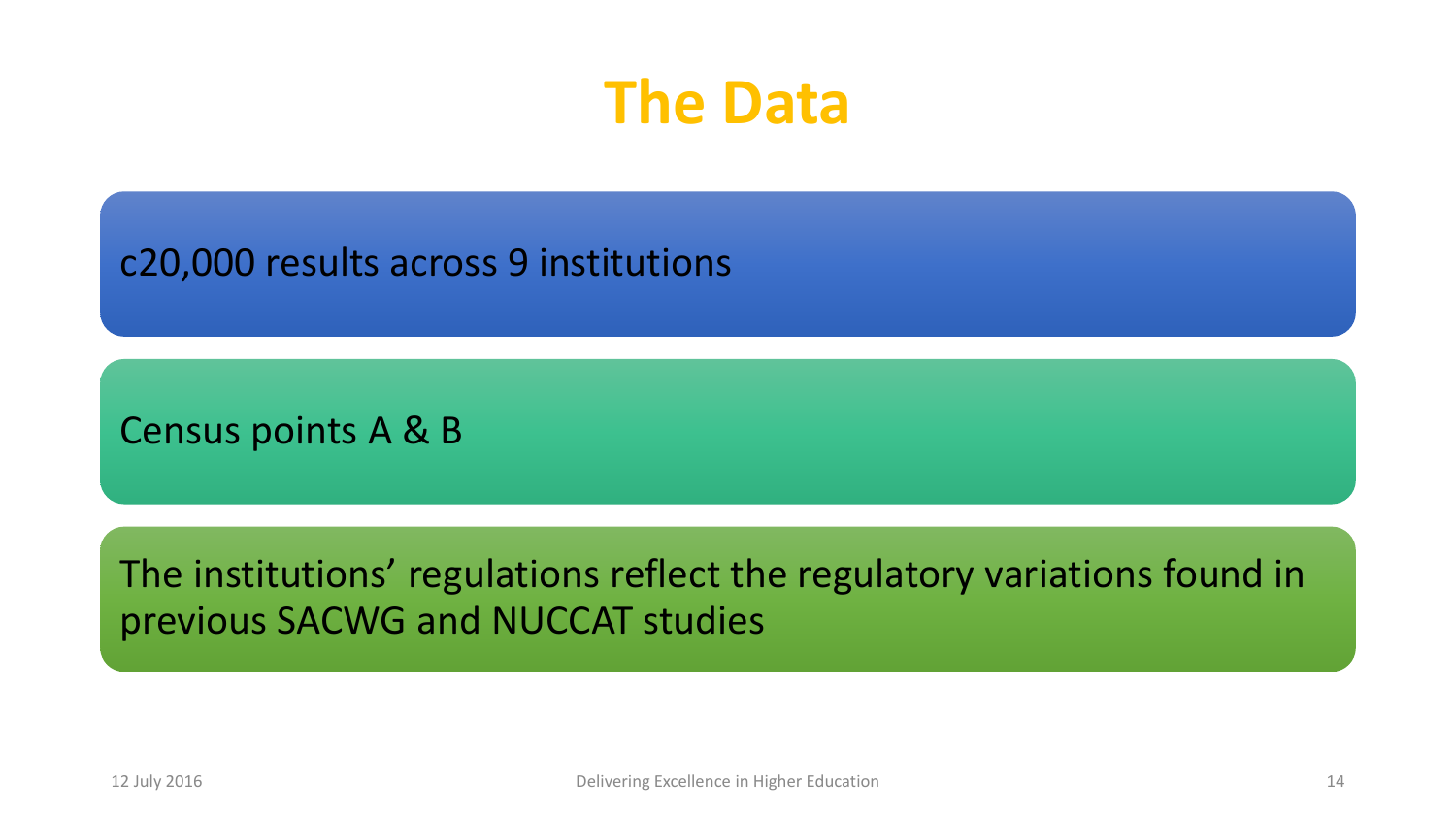#### **Honours attainment by progression category at census point B**

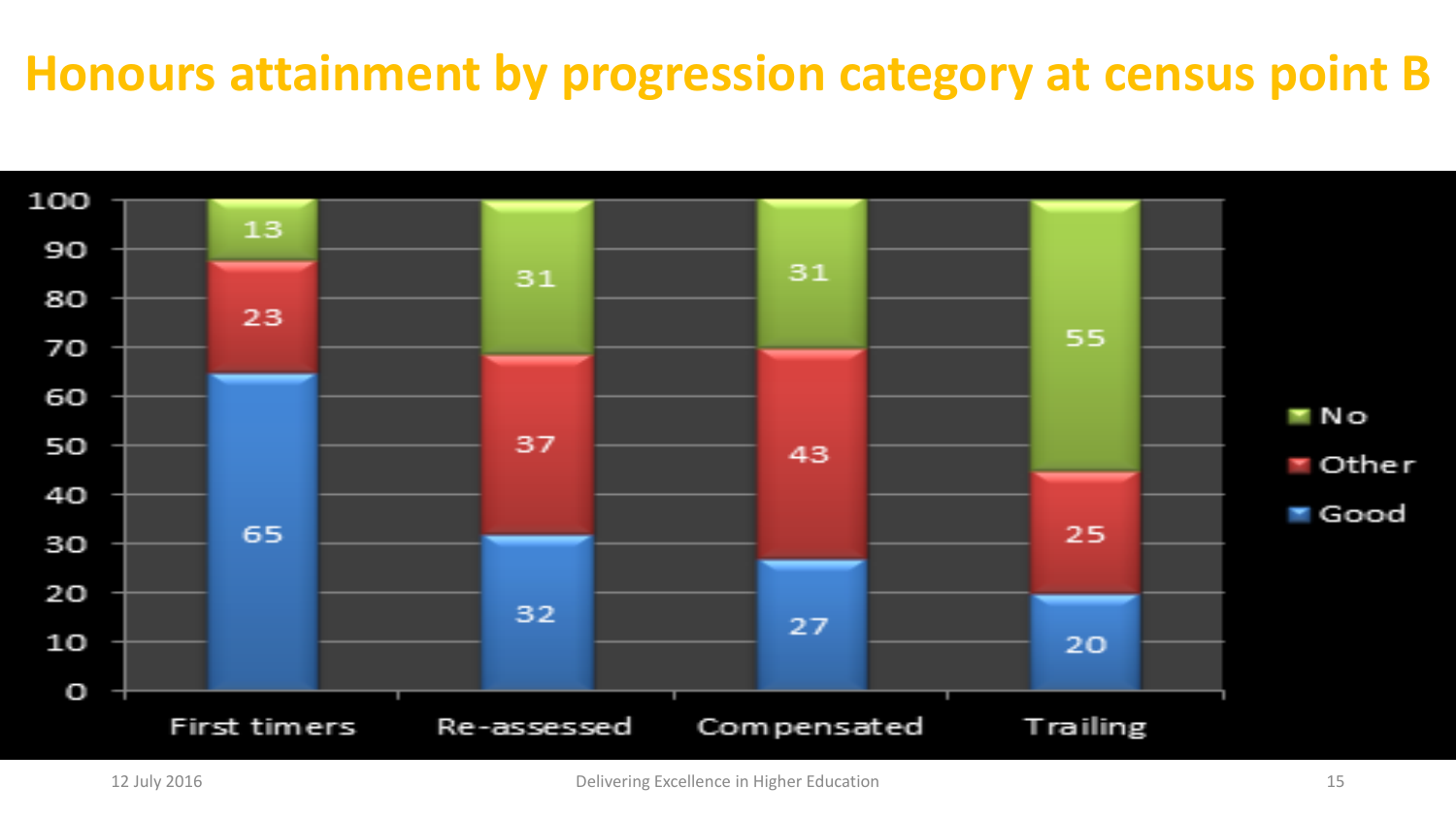# **Key findings 1**

**First timers most** likely to achieve a Good degree and **least** likely not to be completers

Almost **1 in 3** of both **Re-assessed** and **Compensated** likely not to be timely completers but **Re-assessed more** likely to achieve a Good degree than **Compensated**

**Trailing most** likely not to be timely completers and **least** likely to achieve a Good degree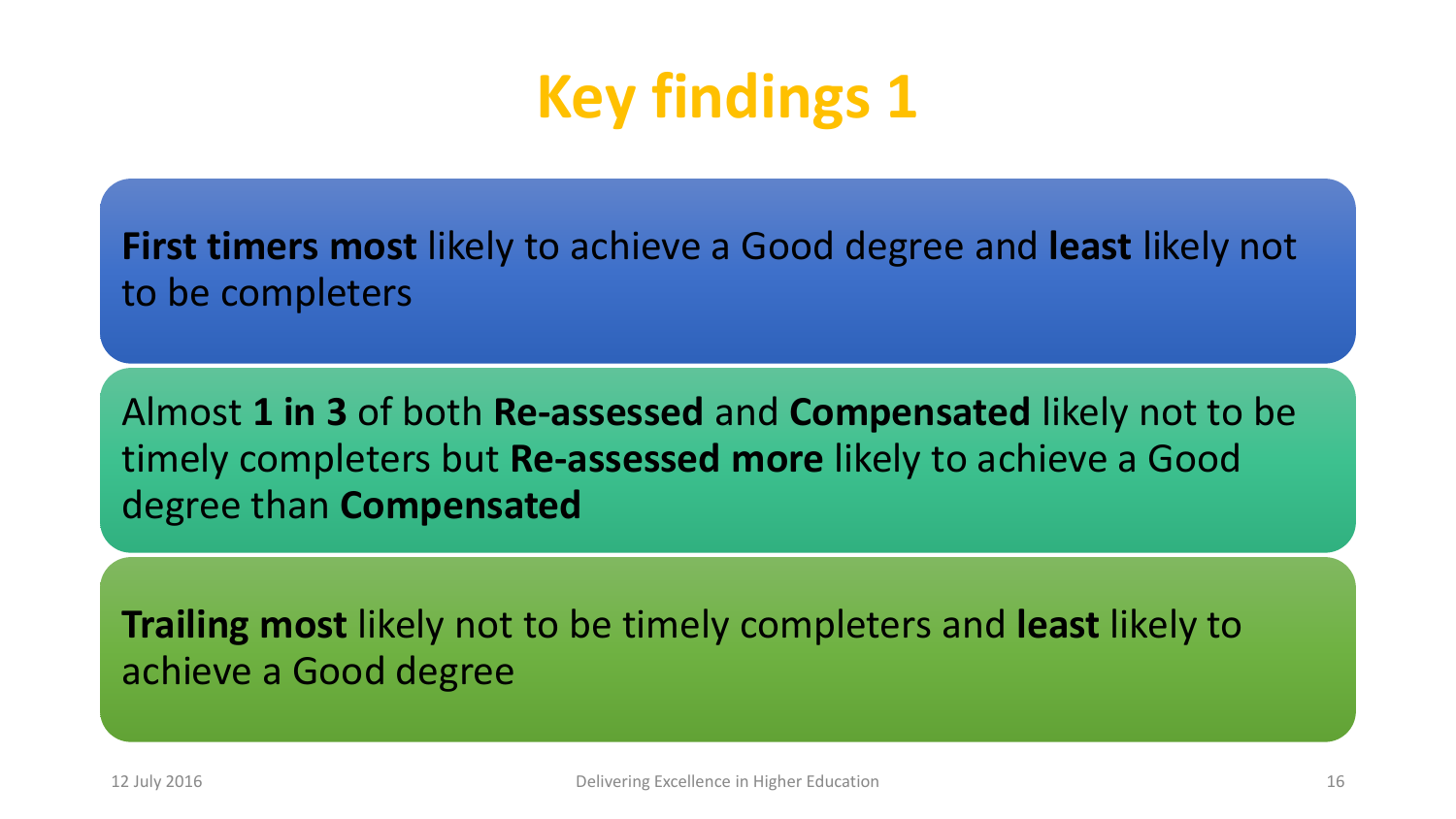## **Key findings 2**

Despite the range of complicating factors (e.g., curriculum mix, mandatory and optional modules, intra-module compensation, student support systems), **patterns of performance** across the institutions are **broadly similar**.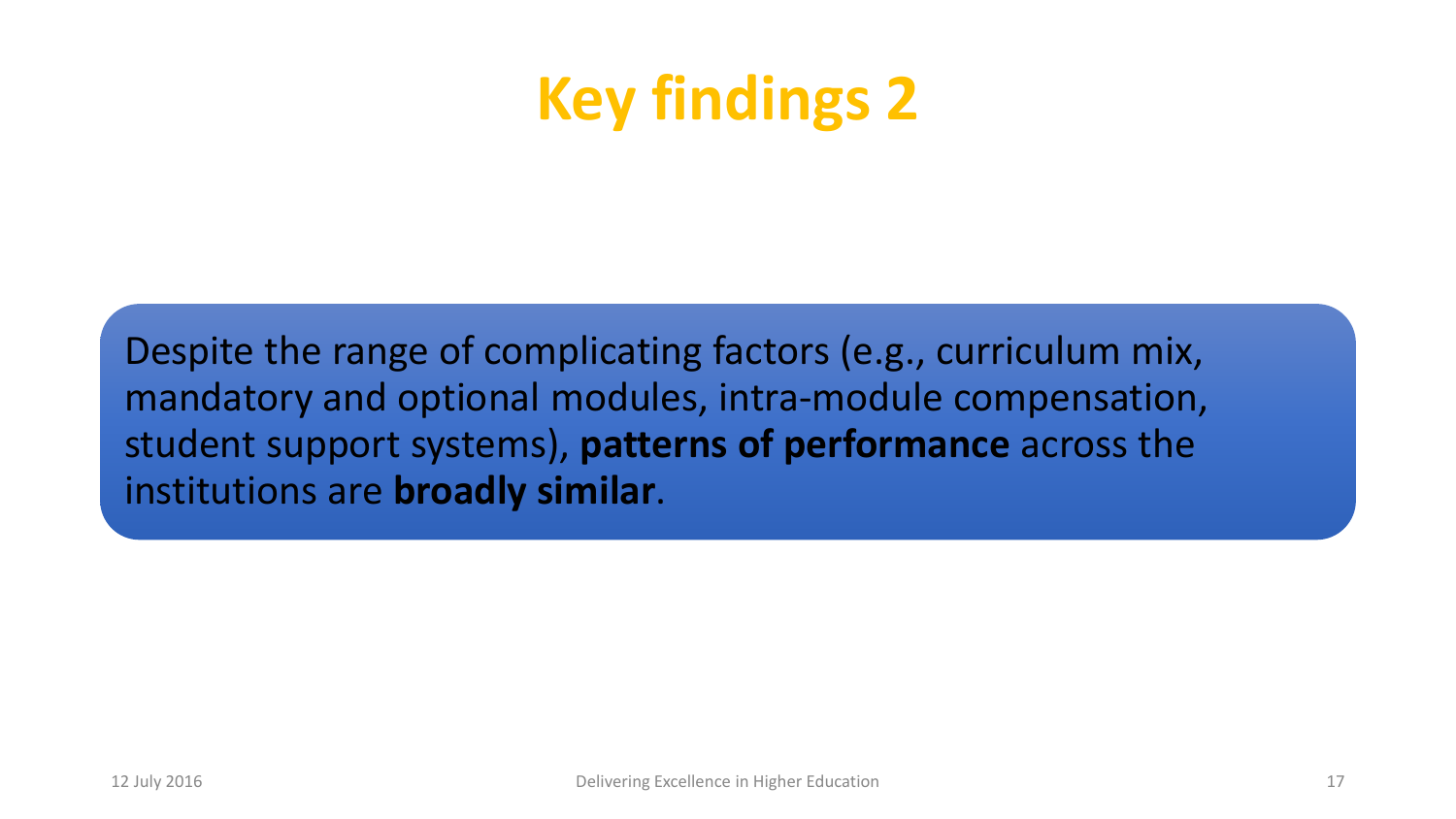## **Some questions for consideration**

- a) What are the justifications, including educational rationales, for
	- 1 Automatic re-assessment
	- 2 Compensation/condonement
	- 3 Trailing of failed modules
- b) What are the relative merits of each of these strategies in supporting student retention and success?
- c) How important in assessing the relative merits of each of these strategies does their impact on completion time and degree class matter?
- d) To what extent should decisions about the progression of individual students be rule-based or dependent on 'professional judgement' (discretionary)?
- e) Is there a 'best' strategy for dealing with academic failure that maximises student retention and success?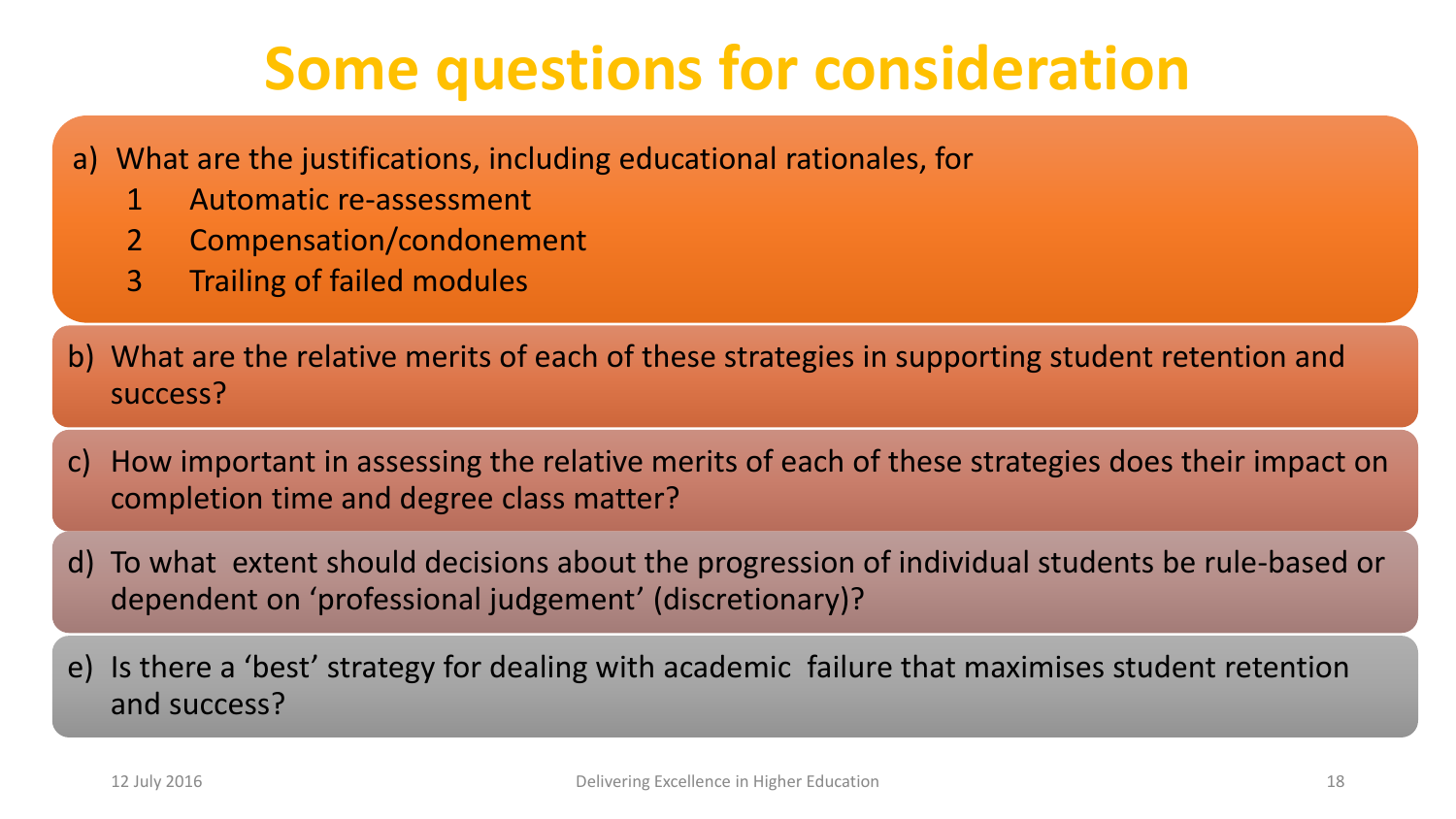### **References**

Pell, G., K. Boursicot, & Roberts, T. 2009. "The trouble with resits …" *Assessment & Evaluation in Higher Education* 34(2).

Ricketts, C. 2010. "A new look at resits: are they simply a second chance?" *Assessment & Evaluation in Higher Education* 35 (4).

Rust, C. 2010. *Purposes and consequences of re-assessment*. Available at

http://web.anglia.ac.uk/anet/faculties/alss/public/purposes and consequences o reassessment.pdf.

Stowell, M. 2004. "Equity, justice and standards: assessment decision making in higher education." *Assessment & Evaluation in Higher Education* 29 (4): 495-510, DOI: 10.1080/02602930310001689055.

Stowell, M., M. Falahee & H. Woolf. 2016. "Academic standards and regulatory frameworks: necessary compromises?" *Assessment & Evaluation in Higher Education* 41 (4) 515-531, DOI: 10.1080/02602938.2015.1028331.

Yorke, M et al. 2008. "Enigmatic Variations: Honours Degree Assessment Regulations in the UK" *Higher Education Quarterly*, 62 (3): 157–180.